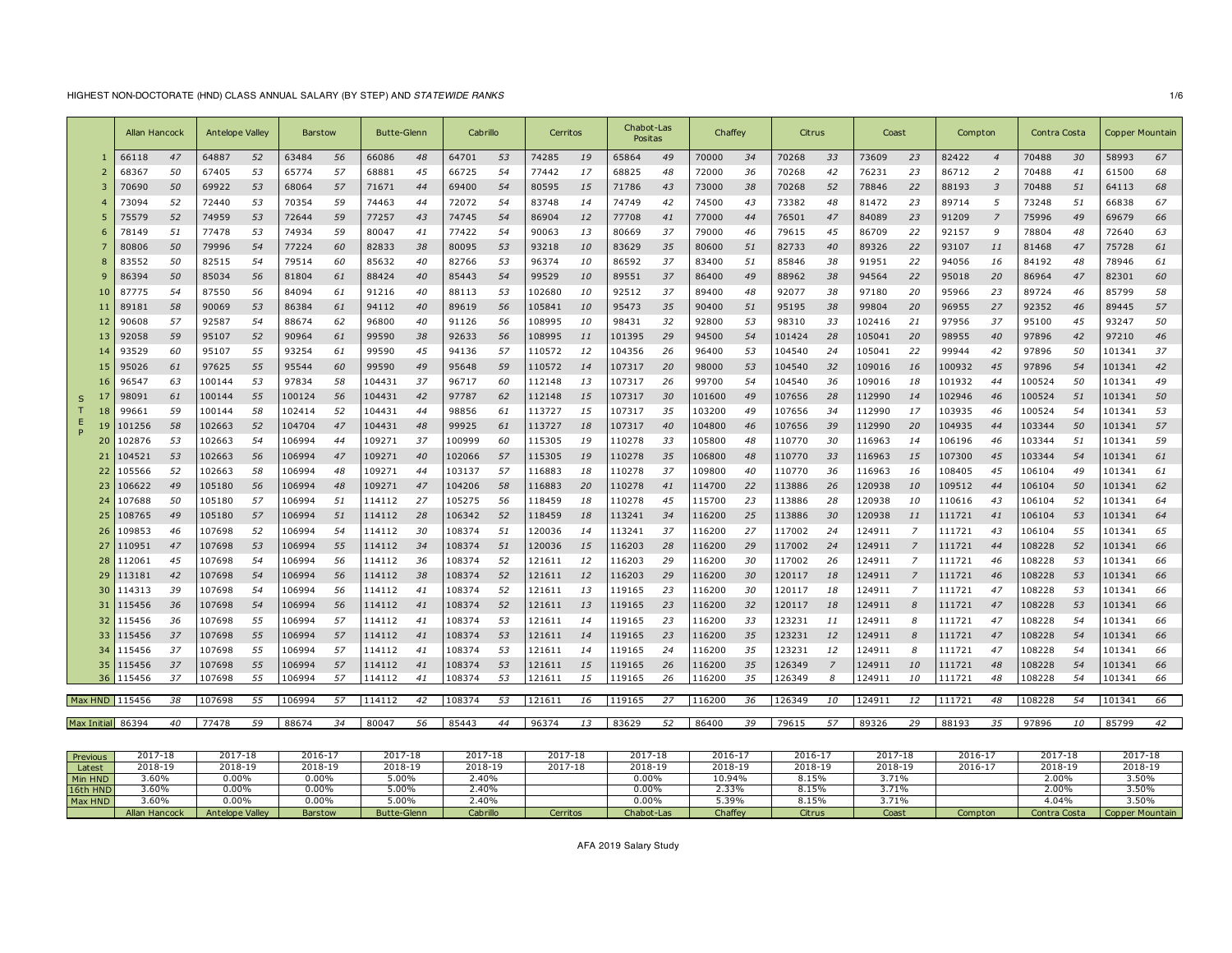# HIGHEST NON-DOCTORATE (HND) CLASS ANNUAL SALARY (BY STEP) AND *STATEWIDE RANKS* 2/6

|                     | Desert |                | El Camino |    | Feather River |    | Foothill-<br>De Anza |    | Gavilan |    | Glendale |    | Grossmont-<br>Cuvamaca |    | Hartnell |    | Imperial |    | Kern   |                       | Lake Tahoe |    | Lassen |    | Long Beach |    |
|---------------------|--------|----------------|-----------|----|---------------|----|----------------------|----|---------|----|----------|----|------------------------|----|----------|----|----------|----|--------|-----------------------|------------|----|--------|----|------------|----|
|                     | 75318  | 15             | 76119     | 12 | 66253         | 45 | 69285                | 39 | 70396   | 31 | 73137    | 25 | 70865                  | 29 | 62299    | 60 | 62433    | 59 | 84457  | $\mathbf{1}$          | 62239      | 61 | 58757  | 68 | 76410      | 11 |
|                     | 78520  | 13             | 78911     | 12 | 68973         | 44 | 72340                | 31 | 72948   | 28 | 75915    | 25 | 72707                  | 30 | 65081    | 59 | 64306    | 61 | 86568  | $\overline{4}$        | 64484      | 60 | 61564  | 67 | 78963      | 11 |
|                     | 81857  | 10             | 81709     | 11 | 71617         | 45 | 75394                | 29 | 75505   | 28 | 78756    | 23 | 74598                  | 33 | 67862    | 58 | 66236    | 62 | 88732  | 2                     | 66729      | 60 | 64511  | 66 | 81520      | 12 |
|                     | 85335  | 10             | 84516     | 12 | 74266         | 45 | 78449                | 27 | 78046   | 30 | 81734    | 22 | 76537                  | 34 | 70644    | 57 | 68224    | 62 | 90950  | $\overline{3}$        | 68974      | 60 | 67606  | 63 | 84075      | 13 |
|                     | 88962  | 10             | 87301     | 11 | 76988         | 45 | 81504                | 26 | 80607   | 30 | 84837    | 20 | 78527                  | 36 | 73425    | 55 | 70271    | 63 | 93224  | 3                     | 71219      | 60 | 70854  | 62 | 86628      | 13 |
| 6                   | 92743  | 8              | 90097     | 12 | 79639         | 44 | 84558                | 26 | 83160   | 30 | 88061    | 19 | 80569                  | 38 | 76207    | 55 | 72380    | 65 | 95555  | $\overline{4}$        | 73464      | 61 | 74265  | 60 | 89183      | 15 |
|                     | 96685  | $\overline{z}$ | 92894     | 13 | 82279         | 44 | 87613                | 25 | 85707   | 31 | 91414    | 17 | 82664                  | 43 | 78988    | 56 | 74552    | 66 | 97944  | 5                     | 75709      | 63 | 77846  | 59 | 91738      | 16 |
|                     | 100794 | $\overline{4}$ | 95688     | 11 | 85004         | 42 | 90668                | 24 | 88266   | 31 | 94893    | 14 | 84813                  | 44 | 81770    | 56 | 76789    | 66 | 100392 | 7                     | 77955      | 63 | 81602  | 57 | 94294      | 15 |
|                     | 105078 | 2              | 98493     | 13 | 87664         | 41 | 93722                | 23 | 90814   | 31 | 98516    | 12 | 87018                  | 46 | 84552    | 57 | 79093    | 66 | 102902 | 8                     | 80200      | 64 | 85554  | 53 | 96848      | 15 |
| -10                 | 109543 | 2              | 101282    | 14 | 90312         | 43 | 96777                | 21 | 93362   | 31 | 102289   | 11 | 89281                  | 49 | 87334    | 57 | 81466    | 67 | 105475 | 6                     | 82445      | 64 | 89661  | 47 | 100645     | 15 |
| ш                   | 114199 | 2              | 104077    | 13 | 93030         | 42 | 99831                | 19 | 95912   | 32 | 102289   | 15 | 91602                  | 49 | 90115    | 52 | 83910    | 67 | 108112 | 5                     | 84690      | 66 | 89661  | 55 | 102891     | 14 |
|                     | 119053 | 2              | 104077    | 15 | 95670         | 43 | 102886               | 18 | 98469   | 31 | 102289   | 22 | 92884                  | 52 | 92897    | 51 | 86428    | 67 | 110814 | 6                     | 86935      | 66 | 89661  | 59 | 103404     | 17 |
| 13                  | 119053 | $\overline{2}$ | 105525    | 18 | 96975         | 47 | 105941               | 17 | 101017  | 32 | 105227   | 19 | 93381                  | 55 | 95678    | 51 | 89021    | 67 | 113585 | 5                     | 89180      | 66 | 89661  | 63 | 103917     | 22 |
| 14                  | 119053 | 2              | 105525    | 20 | 98131         | 49 | 108941               | 16 | 103572  | 31 | 105227   | 21 | 93881                  | 59 | 98460    | 48 | 91692    | 64 | 116424 | 3                     | 91425      | 65 | 89661  | 70 | 104430     | 25 |
| 15                  | 119053 | 3              | 105525    | 25 | 98961         | 52 | 108941               | 17 | 106123  | 24 | 105227   | 28 | 94383                  | 64 | 101241   | 43 | 94443    | 63 | 119335 | $\overline{z}$        | 93670      | 66 | 91813  | 69 | 104943     | 30 |
|                     | 119053 | 6              | 105525    | 32 | 98961         | 56 | 108941               | 20 | 108674  | 21 | 108257   | 22 | 94888                  | 66 | 104023   | 40 | 97277    | 59 | 119335 | $\boldsymbol{\Delta}$ | 95915      | 64 | 91813  | 69 | 106482     | 28 |
| -17<br><sub>5</sub> | 119053 | 6              | 108287    | 25 | 98961         | 58 | 108941               | 23 | 111230  | 17 | 108257   | 26 | 95396                  | 67 | 106804   | 32 | 100196   | 54 | 119335 | 4                     | 98160      | 60 | 91813  | 71 | 107509     | 29 |
| 18                  | 119053 | 7              | 108287    | 28 | 98961         | 60 | 112691               | 18 | 113777  | 14 | 108257   | 29 | 95906                  | 65 | 109587   | 24 | 103202   | 48 | 119335 | 5                     | 100405     | 56 | 94016  | 71 | 108155     | 30 |
|                     | 119053 | 8              | 108287    | 33 | 98961         | 62 | 112691               | 21 | 116327  | 12 | 111375   | 26 | 96419                  | 66 | 109587   | 29 | 103202   | 51 | 119335 |                       | 102651     | 53 | 94016  | 71 | 109157     | 30 |
|                     | L19053 | 8              | 108287    | 39 | 98961         | 64 | 112691               | 23 | 116327  | 16 | 111375   | 28 | 96935                  | 68 | 109587   | 36 | 103202   | 52 | 119335 | - 7                   | 104896     | 49 | 94016  | 71 | 110802     | 29 |
|                     | 119053 | 10             | 111051    | 30 | 98961         | 65 | 112691               | 22 | 116327  | 17 | 111375   | 29 | 97454                  | 69 | 109587   | 38 | 103202   | 55 | 119335 | q                     | 104896     | 52 | 96273  | 72 | 110802     | 32 |
| 22                  | 119053 | 10             | 111051    | 32 | 98961         | 65 | 116941               | 17 | 118941  | 11 | 114588   | 21 | 97975                  | 68 | 109587   | 42 | 103202   | 56 | 119335 | <b>q</b>              | 104896     | 55 | 96273  | 72 | 110802     | 35 |
| 23                  | 119053 | 13             | 111051    | 36 | 98961         | 66 | 116941               | 19 | 118941  | 14 | 114588   | 23 | 98499                  | 67 | 109587   | 43 | 103202   | 59 | 119335 | 12                    | 104896     | 57 | 96273  | 72 | 110802     | 40 |
| 24                  | 119053 | 14             | 111051    | 38 | 98961         | 70 | 116941               | 22 | 118941  | 15 | 114588   | 24 | 99026                  | 69 | 109587   | 47 | 103202   | 59 | 119335 | 13                    | 104896     | 58 | 96273  | 73 | 110802     | 42 |
| 25                  | 119053 | 15             | 113811    | 31 | 98961         | 70 | 116941               | 23 | 118941  | 16 | 117896   | 20 | 99556                  | 69 | 109587   | 46 | 103202   | 60 | 119335 | 14                    | 104896     | 58 | 96273  | 73 | 110802     | 45 |
| 26                  | 119053 | 19             | 113811    | 33 | 98961         | 70 | 121441               | 12 | 118941  | 20 | 117896   | 22 | 99556                  | 69 | 109587   | 47 | 103202   | 62 | 119335 | 18                    | 104896     | 58 | 96273  | 73 | 110802     | 45 |
| 27                  | 119053 | 19             | 116574    | 26 | 98961         | 70 | 121441               | 12 | 118941  | 20 | 117896   | 22 | 99556                  | 69 | 109587   | 49 | 103202   | 62 | 119335 | 18                    | 104896     | 58 | 96273  | 73 | 110802     | 48 |
| 28                  | 119053 | 22             | 116574    | 27 | 98961         | 70 | 121441               | 14 | 118941  | 23 | 121305   | 15 | 99556                  | 69 | 109587   | 50 | 103202   | 62 | 119335 | 21                    | 104896     | 58 | 96273  | 73 | 110802     | 49 |
| 29                  | 119053 | 23             | 116574    | 27 | 98961         | 70 | 121441               | 14 | 118941  | 24 | 121305   | 16 | 99556                  | 69 | 109587   | 50 | 103202   | 62 | 119335 | 22                    | 104896     | 59 | 96273  | 73 | 110802     | 49 |
| 30                  | 119053 | 24             | 116574    | 28 | 98961         | 70 | 121441               | 15 | 118941  | 25 | 121305   | 16 | 99556                  | 69 | 109587   | 50 | 103202   | 62 | 119335 | 22                    | 104896     | 59 | 96273  | 73 | 110802     | 49 |
| 31                  | 119053 | 24             | 116574    | 30 | 98961         | 70 | 121441               | 15 | 118941  | 25 | 121305   | 16 | 99556                  | 69 | 109587   | 50 | 103202   | 62 | 119335 | 22                    | 104896     | 59 | 96273  | 73 | 110802     | 49 |
| 32                  | 119053 | 24             | 116574    | 31 | 98961         | 70 | 121441               | 16 | 118941  | 25 | 121305   | 17 | 99556                  | 69 | 109587   | 51 | 103202   | 62 | 119335 | 22                    | 104896     | 59 | 96273  | 73 | 110802     | 49 |
| 33                  | 119053 | 24             | 116574    | 33 | 98961         | 70 | 121441               | 16 | 118941  | 25 | 121305   | 17 | 99556                  | 69 | 109587   | 51 | 103202   | 62 | 119335 | 22                    | 104896     | 59 | 96273  | 73 | 110802     | 49 |
| 34                  | 119053 | 25             | 116574    | 33 | 98961         | 70 | 121441               | 17 | 118941  | 26 | 121305   | 18 | 99556                  | 69 | 109587   | 51 | 103202   | 62 | 119335 | 23                    | 104896     | 59 | 96273  | 73 | 110802     | 49 |
| 35                  | 119053 | 27             | 116574    | 33 | 98961         | 70 | 121441               | 19 | 118941  | 28 | 121305   | 20 | 99556                  | 69 | 109587   | 51 | 103202   | 62 | 119335 | 25                    | 104896     | 59 | 96273  | 73 | 110802     | 50 |
| 36                  | 119053 | 27             | 116574    | 33 | 98961         | 70 | 121441               | 19 | 118941  | 28 | 121305   | 20 | 99556                  | 69 | 109587   | 51 | 103202   | 62 | 119335 | 25                    | 104896     | 59 | 96273  | 73 | 110802     | 50 |
| Max HND 119053      |        | 28             | 116574    | 34 | 98961         | 70 | 121441               | 19 | 118941  | 29 | 121305   | 20 | 99556                  | 69 | 109587   | 51 | 103202   | 62 | 119335 | 26                    | 104896     | 59 | 96273  | 73 | 110802     | 50 |
|                     |        |                |           |    |               |    |                      |    |         |    |          |    |                        |    |          |    |          |    |        |                       |            |    |        |    |            |    |
| Max Initial 109543  |        | 3              | 90097     | 27 | 85004         | 47 | 93722                | 21 | 83160   | 53 | 84837    | 48 | 78527                  | 58 | 76207    | 60 | 72380    | 66 | 97944  | 9                     | 86935      | 37 | 67606  | 69 | 94294      | 20 |
|                     |        |                |           |    |               |    |                      |    |         |    |          |    |                        |    |          |    |          |    |        |                       |            |    |        |    |            |    |

| Previous | $2017 - 18$   | 017<br>$\sim$<br>2017-18 | $2017 - 18$               | $2016 - 17$ | $2017 - 18$ | 2017-18  | 2015-16    | 2017-18  | 2017-18  | 2017-18 | $2016 - 1$ | 2017-18 | 2017-18    |
|----------|---------------|--------------------------|---------------------------|-------------|-------------|----------|------------|----------|----------|---------|------------|---------|------------|
| Latest   | 2018-19       | 2018-19                  | 2018-19                   | 2016-17     | 2018-19     | 2018-19  | 2015-16    | 2018-19  | 2017-18  | 2018-19 | 2018-19    | 2018-19 | 2018-19    |
| Min HND  | 3.28%         | .71%                     | <b>S 250V</b><br>,,,,,    |             | 2.00%       | 2.50%    |            | 1.50%    |          | 3.59%   | 0.00%      | 5.79%   | 1.50%      |
| 16th HND | $.20\%$       | 2.71%                    | 15306<br>, , , , ,        |             | 2.00%       | 2.50%    |            | 1.50%    |          | 3.59%   | 0.00%      | 5.79%   | 1.50%      |
| Max HND  | .20%          | 2.71%                    | 530/<br>, , , , , , , , , |             | $2.00\%$    | 2.50%    |            | 1.50%    |          | 3.59%   | $0.00\%$   | 5.79%   | 1.50%      |
|          | <b>Desert</b> | El Camino                | Feather River             | Foothill-   | Gavilan     | Glendale | Grossmont- | Hartnell | Imperial | Kern    | Lake Tahoe | Lassen  | Long Beach |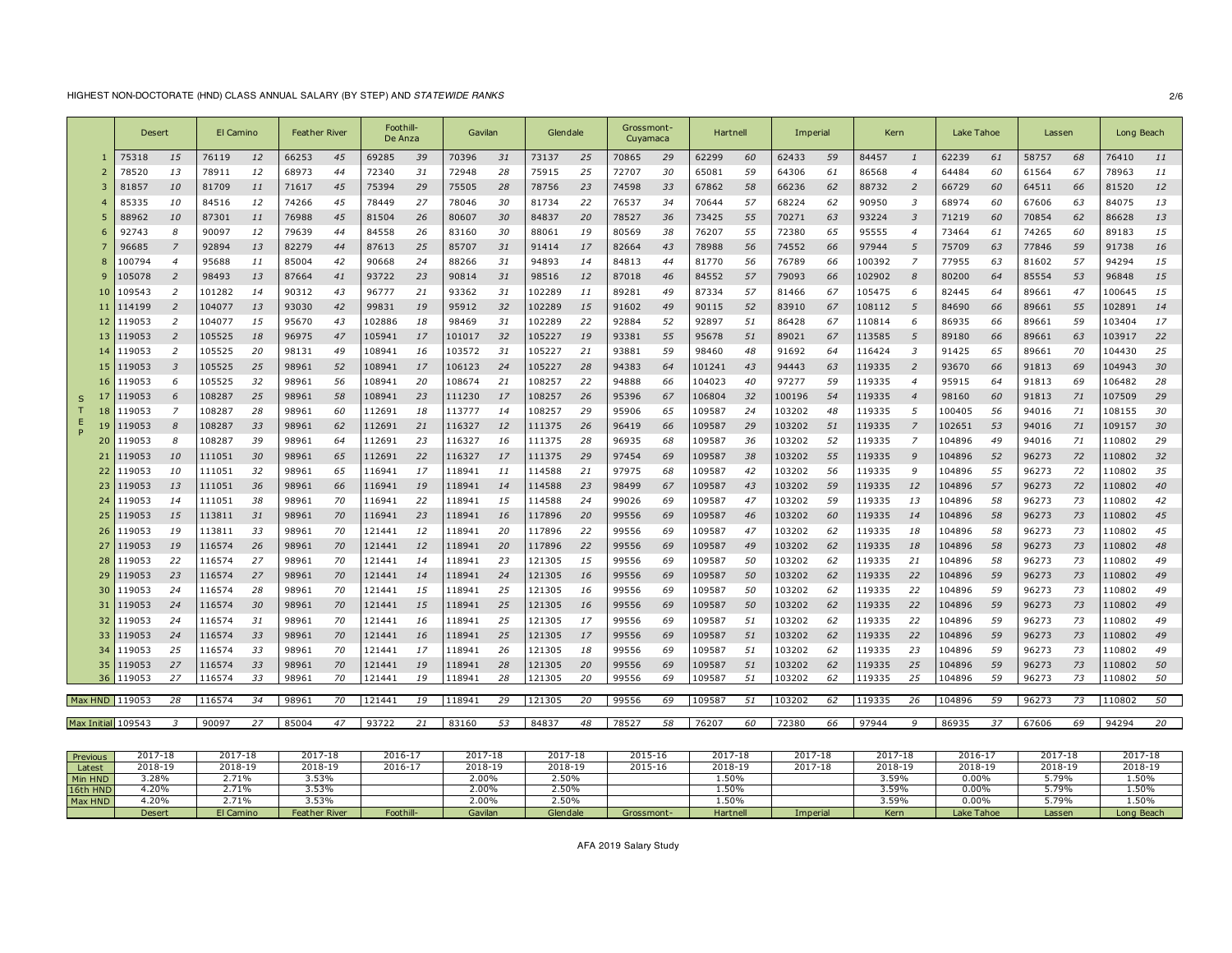# HIGHEST NON-DOCTORATE (HND) CLASS ANNUAL SALARY (BY STEP) AND *STATEWIDE RANKS* 3/6

|   |     | Los Angeles       |    | Los Rios |    | Marin  |    | Mendocino-Lake |    | Merced |    | Mira Costa |                | Monterey |    | Mt San Antonio |                | Mt San Jacinto |                | Napa   |    | North Orange |    | Ohlone |                         | Palo Verde |    |
|---|-----|-------------------|----|----------|----|--------|----|----------------|----|--------|----|------------|----------------|----------|----|----------------|----------------|----------------|----------------|--------|----|--------------|----|--------|-------------------------|------------|----|
|   |     | 69610             | 36 | 55762    | 71 | 71932  | 28 | 65610          | 51 | 60103  | 65 | 83182      | $\overline{2}$ | 61787    | 62 | 76622          | 10             | 76005          | 13             | 52131  | 72 | 72929        | 26 | 74142  | 20                      | 60927      | 64 |
|   |     | 72120             | 35 | 57993    | 71 | 74324  | 27 | 68188          | 51 | 62514  | 65 | 87121      | $\mathbf{1}$   | 64102    | 62 | 79303          | 8              | 78285          | 14             | 55207  | 72 | 72929        | 29 | 76929  | 21                      | 62755      | 64 |
|   |     | 74720             | 32 | 60312    | 71 | 76716  | 27 | 70767          | 48 | 64914  | 64 | 91057      |                | 66430    | 61 | 82079          | 9              | 80634          | 14             | 58327  | 72 | 72929        | 39 | 79716  | 19                      | 64638      | 65 |
|   |     | 77410             | 32 | 62725    | 71 | 79108  | 26 | 73344          | 50 | 67327  | 64 | 94995      |                | 68748    | 61 | 84952          | 11             | 83053          | 16             | 61477  | 72 | 75832        | 38 | 82503  | 18                      | 66577      | 68 |
|   |     | 80190             | 31 | 65234    | 71 | 81500  | 27 | 75923          | 50 | 69740  | 65 | 98932      |                | 71072    | 61 | 86561          | 14             | 85544          | 17             | 64644  | 72 | 78729        | 33 | 85290  | 18                      | 68574      | 68 |
|   |     | 83080             | 31 | 67843    | 71 | 83892  | 27 | 78500          | 49 | 72247  | 66 | 102871     |                | 73386    | 62 | 90130          | 11             | 88111          | 17             | 67812  | 72 | 81629        | 33 | 88077  | 18                      | 70631      | 68 |
|   |     | 86070             | 30 | 70557    | 72 | 86284  | 29 | 81077          | 49 | 74757  | 65 | 106802     |                | 75722    | 62 | 93677          | 9              | 90754          | 19             | 70964  | 71 | 84528        | 33 | 90864  | 18                      | 72750      | 70 |
|   |     | 89170             | 29 | 73379    | 72 | 88676  | 30 | 83656          | 49 | 77289  | 65 | 110745     |                | 78042    | 62 | 97292          | 9              | 93477          | 19             | 74088  | 71 | 87427        | 35 | 93651  | 18                      | 74933      | 70 |
|   |     | 92380             | 27 | 76314    | 72 | 91068  | 30 | 86234          | 51 | 79815  | 65 | 114681     |                | 80368    | 63 | 100919         | 9              | 96281          | 17             | 77162  | 71 | 90321        | 35 | 96438  | 16                      | 77181      | 70 |
|   |     | 95700             | 25 | 79367    | 72 | 93460  | 30 | 88810          | 52 | 82343  | 65 | 118617     |                | 82689    | 63 | 104466         | 8              | 99170          | 17             | 80171  | 70 | 93223        | 33 | 99225  | 16                      | 79496      | 71 |
|   |     | 99150             | 22 | 82541    | 71 | 95852  | 34 | 91390          | 50 | 84888  | 64 | 122558     |                | 84878    | 65 | 108059         | 6              | 102145         | 16             | 83098  | 69 | 96121        | 30 | 102012 | 17                      | 81245      | 72 |
|   | 12  | 102720            | 19 | 85843    | 70 | 98244  | 34 | 93967          | 49 | 87429  | 64 | 126493     |                | 87334    | 65 | 111628         | 5              | 105209         | 13             | 85924  | 69 | 99019        | 26 | 104799 | 14                      | 83033      | 72 |
|   |     | 106420            | 16 | 89277    | 65 | 100636 | 34 | 96546          | 48 | 89994  | 62 | 130429     |                | 89650    | 64 | 115221         | $\overline{4}$ | 108365         | 12             | 88629  | 68 | 101917       | 27 | 107586 | 13                      | 84859      | 73 |
|   |     | 106420            | 17 | 92848    | 62 | 103028 | 33 | 99125          | 46 | 92563  | 63 | 134366     |                | 89650    | 71 | 115221         |                | 111616         | 9              | 91199  | 67 | 101917       | 36 | 110373 | 13                      | 86726      | 73 |
|   | 15  | 106420            | 23 | 96562    | 57 | 105420 | 27 | 101700         | 41 | 92563  | 68 | 138297     | $\mathbf{1}$   | 89650    | 72 | 115221         | 8              | 114965         | 9              | 93616  | 67 | 101917       | 40 | 113160 | 10                      | 88634      | 73 |
|   |     | 108960            | 19 | 96562    | 62 | 107812 | 23 | 104279         | 38 | 93489  | 68 | 139077     |                | 89650    | 73 | 115221         | 10             | 118414         | $\overline{7}$ | 95863  | 65 | 104818       | 34 | 115947 | 8                       | 90584      | 72 |
| S |     | 108960            | 22 | 96562    | 64 | 110204 | 18 | 104279         | 43 | 95141  | 68 | 139858     |                | 89650    | 73 | 115221         | 10             | 118414         | 8              | 95863  | 65 | 104818       | 40 | 118734 |                         | 92577      | 70 |
|   |     | 108960            | 26 | 96562    | 64 | 112596 | 19 | 104279         | 45 | 95141  | 68 | 140640     |                | 91972    | 73 | 118741         | 8              | 118414         | g              | 95863  | 66 | 107717       | 33 | 121521 |                         | 94613      | 70 |
|   | Ε   | 111560            | 25 | 96562    | 65 | 114988 | 14 | 104279         | 49 | 95141  | 69 | 141420     |                | 91972    | 73 | 118741         | g              | 118414         | 10             | 95863  | 67 | 107717       | 38 | 124308 | -3                      | 96695      | 63 |
|   | 20  | 111560            | 27 | 100424   | 62 | 117380 | 12 | 104279         | 50 | 97898  | 67 | 142202     | $\mathbf{1}$   | 91972    | 73 | 118741         | 9              | 118414         | 10             | 95863  | 70 | 110611       | 31 | 127095 | $\cdot$ <sub>3</sub>    | 98823      | 65 |
|   | 21  | 111560            | 28 | 100424   | 64 | 119772 | 8  | 105779         | 49 | 97898  | 68 | 142983     |                | 94302    | 73 | 118741         | 12             | 118414         | 13             | 98063  | 67 | 110611       | 34 | 129882 | $\overline{\mathbf{3}}$ | 100996     | 62 |
|   | 22  | 114220            | 23 | 100424   | 64 | 114988 | 20 | 105779         | 50 | 97898  | 69 | 143762     |                | 94302    | 73 | 118741         | 12             | 118414         | 13             | 98063  | 67 | 113513       | 25 | 129882 | -3                      | 100996     | 62 |
|   |     | 114220            | 25 | 100424   | 65 | 117380 | 18 | 105779         | 51 | 100734 | 64 | 144545     |                | 94302    | 73 | 118741         | 15             | 118414         | 16             | 98063  | 69 | 113513       | 27 | 129882 | 3                       | 100996     | 63 |
|   | 24  | 114220            | 26 | 100424   | 67 | 119772 | 11 | 105779         | 53 | 100734 | 66 | 145326     |                | 96624    | 72 | 118741         | 17             | 118414         | 19             | 101577 | 63 | 113513       | 29 | 129882 | $\overline{3}$          | 100996     | 65 |
|   | 25  | 116950            | 22 | 100424   | 67 | 119772 | 12 | 105779         | 54 | 100734 | 66 | 146107     | -1             | 96624    | 72 | 118741         | 17             | 118414         | 19             | 101577 | 63 | 116412       | 24 | 132480 | -3                      | 100996     | 65 |
|   | 26  | 116950            | 25 | 100424   | 67 | 119772 | 17 | 107279         | 53 | 103654 | 59 | 146887     |                | 96624    | 72 | 122261         | 10             | 118414         | 21             | 101577 | 64 | 116412       | 26 | 132480 | -3                      | 100996     | 66 |
|   |     | 116950            | 25 | 100424   | 68 | 119772 | 17 | 107279         | 54 | 103654 | 59 | 147668     |                | 98940    | 71 | 122261         | 10             | 118414         | 21             | 101577 | 65 | 116412       | 27 | 132480 | -3                      | 100996     | 67 |
|   | 28  | 119740            | 20 | 100424   | 68 | 119772 | 19 | 107279         | 55 | 103654 | 59 | 148450     |                | 98940    | 71 | 122261         | 10             | 118414         | 24             | 101577 | 65 | 116412       | 28 | 132480 | -3                      | 100996     | 67 |
|   | 29  | 119740            | 21 | 100424   | 68 | 119772 | 20 | 107279         | 55 | 106663 | 57 | 149232     |                | 98940    | 71 | 122261         | 10             | 118414         | 25             | 101577 | 65 | 116412       | 28 | 132480 | $\overline{3}$          | 100996     | 67 |
|   | 30  | 119740            | 21 | 100424   | 68 | 119772 | 20 | 107279         | 55 | 106663 | 57 | 150012     |                | 98940    | 71 | 122261         | 10             | 118414         | 26             | 101577 | 65 | 116412       | 29 | 132480 | $\overline{4}$          | 100996     | 67 |
|   | -31 | 119740            | 21 | 100424   | 68 | 119772 | 20 | 107279         | 55 | 106663 | 57 | 150012     |                | 98940    | 71 | 125781         | 6              | 118414         | 27             | 101577 | 65 | 116412       | 31 | 132480 |                         | 100996     | 67 |
|   |     | 119740            | 21 | 100424   | 68 | 119772 | 20 | 107279         | 56 | 109773 | 50 | 150012     |                | 98940    | 71 | 125781         | 6              | 118414         | 28             | 101577 | 65 | 116412       | 32 | 132480 |                         | 100996     | 67 |
|   | 33  | 119740            | 21 | 100424   | 68 | 119772 | 20 | 107279         | 56 | 109773 | 50 | 150012     |                | 98940    | 71 | 125781         | 6              | 118414         | 28             | 101577 | 65 | 116412       | 34 | 132480 |                         | 100996     | 67 |
|   | 34  | 119740            | 22 | 100424   | 68 | 119772 | 21 | 107279         | 56 | 109773 | 50 | 150012     |                | 98940    | 71 | 125781         | 6              | 118414         | 28             | 101577 | 65 | 116412       | 34 | 132480 | $\overline{4}$          | 100996     | 67 |
|   | 35  | 119740            | 24 | 100424   | 68 | 119772 | 23 | 107279         | 56 | 113066 | 45 | 150012     |                | 98940    | 71 | 125781         | 8              | 118414         | 29             | 101577 | 65 | 116412       | 34 | 132480 | 5                       | 100996     | 67 |
|   | 36  | 119740            | 24 | 100424   | 68 | 119772 | 23 | 107279         | 56 | 113066 | 45 | 150012     |                | 98940    | 71 | 129301         | 6              | 118414         | 29             | 101577 | 65 | 116412       | 34 | 132480 | -5                      | 100996     | 67 |
|   |     | Max HND 119740    | 25 | 100424   | 68 | 119772 | 24 | 107279         | 56 | 119952 | 22 | 150012     |                | 98940    | 71 | 129301         | 6              | 118414         | 30             | 101577 | 65 | 116412       | 35 | 132480 | 5                       | 100996     | 67 |
|   |     |                   |    |          |    |        |    |                | 54 |        |    |            |                |          |    | 100919         |                |                |                |        |    |              |    |        |                         | 74933      |    |
|   |     | Max Initial 89170 | 31 | 73379    | 65 | 103028 | 5  | 81077          |    | 72247  | 67 | 118617     | 2              | 73386    | 64 |                | 7              | 85544          | 43             | 67812  | 68 | 93223        | 23 | 96438  | 12                      |            | 62 |

| Previous | 2017-18     | 2017-18  | 2015-16      | 2017-18        | 2016-1 <sup>-</sup> | 2017-18    | 2017-18  | 2017-18        | $2016 - 1$     | 2017-18  | 2017-18      | 2017-18        | $2016 - 1$ |
|----------|-------------|----------|--------------|----------------|---------------------|------------|----------|----------------|----------------|----------|--------------|----------------|------------|
| Latest   | 2018-19     | 2018-19  | 2015-16      | 2017-18        | 2018-19             | 2018-19    | 2017-18  | 2018-19        | 2018-19        | 2018-19  | 2017-18      | 2018-19        | 2016-17    |
| Min HND  | 2.70%       | 6.13%    |              |                | .00%                | 2.25%      |          | 2.71%          | 1.00%          | 0.00%    |              | 2.71%          |            |
| 16th HND | 2.71%       | 5.13%    |              |                | $.00\%$             | 2.25%      |          | 2.71%          | 1.00%          | $0.00\%$ |              | 2.72%          |            |
| Max HND  |             | 13%، د   |              |                | 13.64%              | 2.25%      |          | 0.37%          | .009           | 0.96%    |              | $-22$<br>2.72% |            |
|          | Los Angeles | Los Rios | <b>Marin</b> | Mendocino-Lake | Merced              | Mira Costa | Monterey | Mt San Antonio | Mt San Jacinto | Napa     | North Orange | Ohlone         | Palo Verde |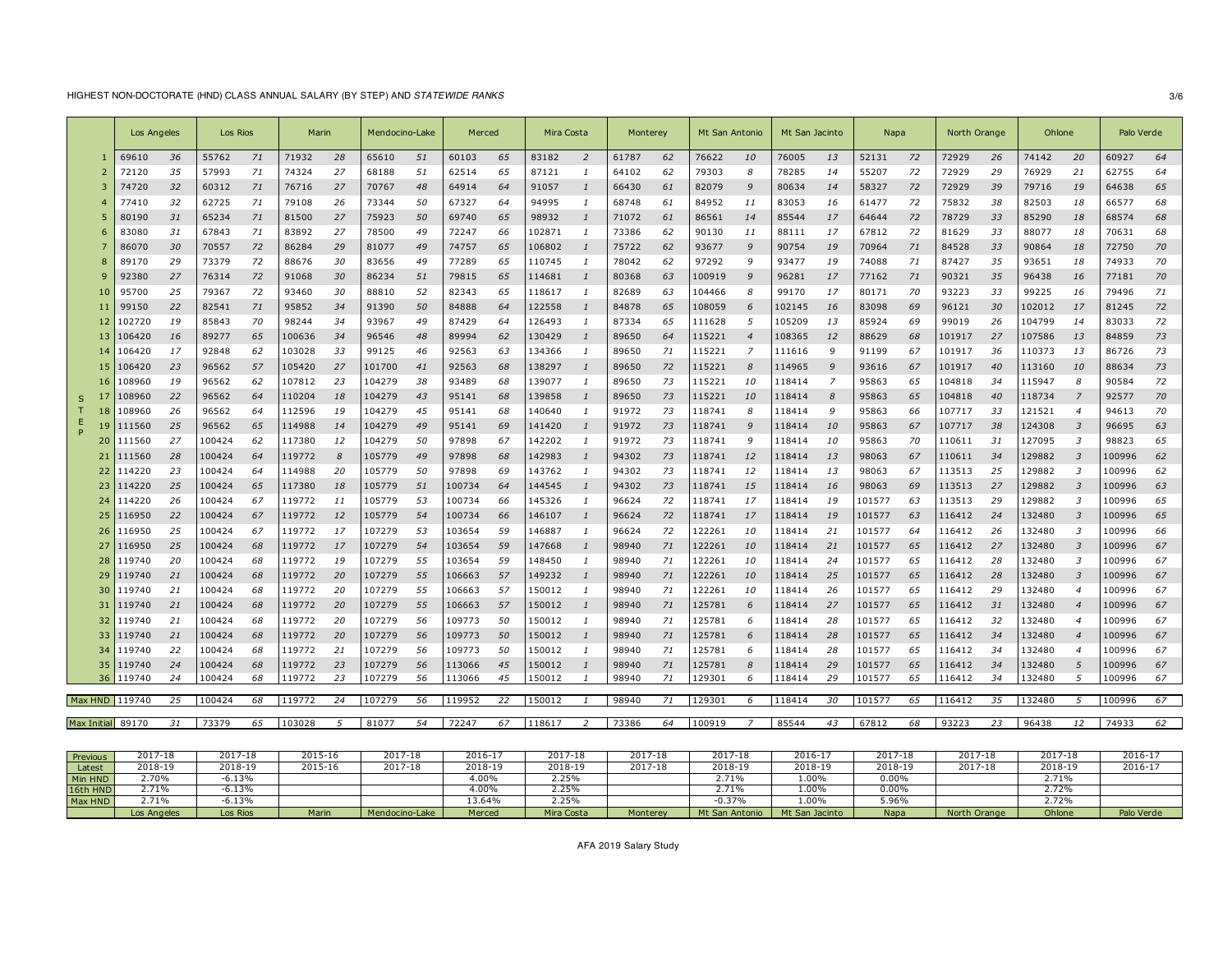# HIGHEST NON-DOCTORATE (HND) CLASS ANNUAL SALARY (BY STEP) AND *STATEWIDE RANKS* 4/6

|          |     | Palomar            |                | Pasadena |     | Peralta |    | Rancho Santiago |    | Redwoods |    | Rio Hondo |    | Riverside |                         | San Bernardino |    | San Diego |    | San Francisco |     | San Joaquin Delta |    | San Jose-<br>Evergreen |                          | San Luis Obispo |    |
|----------|-----|--------------------|----------------|----------|-----|---------|----|-----------------|----|----------|----|-----------|----|-----------|-------------------------|----------------|----|-----------|----|---------------|-----|-------------------|----|------------------------|--------------------------|-----------------|----|
|          |     | 74066              | 22             | 78174    | 8   | 68093   | 41 | 74368           | 18 | 57608    | 69 | 65853     | 50 | 79562     | $\overline{7}$          | 66515          | 44 | 70301     | 32 | 69210         | 40  | 64526             | 54 | 79903                  | 6                        | 57276           | 70 |
|          |     | 77096              | 18             | 78174    | 15  | 70506   | 40 | 77054           | 19 | 59912    | 69 | 68865     | 46 | 82631     | $\overline{7}$          | 68842          | 47 | 72235     | 34 | 71880         | 39  | 67647             | 52 | 82953                  | 6                        | 59905           | 70 |
|          |     | 80130              | 17             | 78174    | 25  | 72906   | 40 | 79751           | 18 | 62309    | 70 | 71860     | 42 | 85691     | 7                       | 71253          | 46 | 74221     | 35 | 74550         | 34  | 70716             | 49 | 86003                  |                          | 62493           | 69 |
|          |     | 83158              | 15             | 78174    | 28  | 75386   | 39 | 82448           | 19 | 64801    | 70 | 74870     | 41 | 88749     | 8                       | 73747          | 46 | 76262     | 37 | 77220         | 33  | 73637             | 47 | 89051                  | $\overline{7}$           | 65084           | 69 |
|          |     | 86188              | 15             | 78174    | 38  | 77804   | 40 | 85148           | 19 | 67393    | 70 | 77884     | 39 | 91805     | 6                       | 76328          | 48 | 78359     | 37 | 79890         | 32  | 76756             | 46 | 92106                  | 5                        | 67691           | 69 |
|          |     | 89218              | 14             | 78174    | 50  | 80218   | 40 | 87840           | 20 | 70089    | 70 | 80892     | 34 | 94872     | 6                       | 78999          | 47 | 80514     | 39 | 82560         | 32  | 79774             | 42 | 95142                  | 5                        | 70305           | 69 |
|          |     | 92248              | 14             | 81220    | 48  | 82665   | 42 | 90529           | 20 | 72893    | 69 | 83907     | 34 | 97932     | 6                       | 81763          | 46 | 82728     | 41 | 85230         | 32  | 82794             | 39 | 98205                  | $\boldsymbol{4}$         | 72910           | 68 |
|          | 8   | 95276              | 13             | 84265    | 47  | 85112   | 41 | 93224           | 21 | 75808    | 67 | 86901     | 36 | 100997    | 3                       | 84625          | 45 | 85003     | 43 | 87900         | 34  | 85815             | 39 | 101255                 | $\overline{\phantom{a}}$ | 75520           | 69 |
|          |     | 98309              | 14             | 87311    | 45  | 87560   | 43 | 95919           | 19 | 78841    | 67 | 89912     | 36 | 104056    | $\overline{3}$          | 87588          | 42 | 87341     | 44 | 90570         | 32  | 88833             | 39 | 103281                 | 5                        | 78124           | 69 |
|          |     | 101339             | 13             | 90357    | 42  | 90007   | 44 | 98613           | 19 | 81994    | 66 | 92925     | 34 | 107110    | 3                       | 90654          | 41 | 89743     | 45 | 93240         | 32  | 91851             | 39 | 105569                 | 5                        | 80729           | 68 |
|          |     | 104369             | 12             | 93402    | 41  | 92454   | 45 | 101309          | 18 | 85274    | 63 | 95923     | 31 | 110176    | $\overline{\mathbf{3}}$ | 92920          | 43 | 92211     | 47 | 95910         | 33  | 94872             | 39 | 107904                 | $\overline{z}$           | 83343           | 68 |
|          | 12  | 107397             | 11             | 96448    | 41  | 94910   | 46 | 104007          | 16 | 88685    | 61 | 98930     | 27 | 113234    | $\overline{3}$          | 95242          | 44 | 94746     | 47 | 98580         | 30  | 97938             | 39 | 112801                 | $\boldsymbol{4}$         | 85955           | 68 |
|          | 13  | 110427             | 9              | 96448    | 50  | 97368   | 44 | 106699          | 15 | 92232    | 58 | 101945    | 26 | 116287    | -3                      | 97624          | 43 | 97352     | 45 | 101250        | 30  | 101006            | 33 | 112801                 |                          | 88554           | 69 |
|          |     | 111186             | 11             | 96448    | 52  | 99824   | 44 | 109393          | 14 | 95922    | 54 | 104954    | 23 | 116287    | $\overline{4}$          | 100063         | 40 | 100029    | 41 | 103920        | 29  | 104075            | 27 | 115451                 | -6                       | 91227           | 66 |
|          | 15  | 111943             | 12             | 99494    | 50  | 102281  | 38 | 109393          | 15 | 99759    | 48 | 104954    | 29 | 117745    | 5                       | 102566         | 37 | 102780    | 36 | 106590        | 22  | 106677            | 21 | 115451                 | $\overline{z}$           | 91227           | 70 |
|          | 16  | 112700             | 12             | 99494    | 55  | 104738  | 35 | 109393          | 16 | 101754   | 47 | 104954    | 33 | 119199    | -5                      | 104104         | 39 | 105606    | 31 | 109260        | -17 | 106677            | 27 | 115451                 | 9                        | 91227           | 70 |
| S        |     | 113459             | 11             | 99494    | 57  | 107195  | 31 | 113429          | 12 | 103789   | 45 | 104954    | 39 | 119199    | 5                       | 105665         | 35 | 108511    | 24 | 109260        | 21  | 109279            | 20 | 118165                 |                          | 95787           | 66 |
|          |     | 114218             | 13             | 102540   | 51  | 109652  | 23 | 113429          | 16 | 105865   | 39 | 107969    | 31 | 119199    | 6                       | 107251         | 36 | 111495    | 22 | 111930        | 21  | 109279            | 25 | 118165                 | 10                       | 95787           | 67 |
|          | 19  | 114978             | 15             | 102540   | 55  | 112109  | 22 | 113429          | 19 | 107982   | 36 | 107969    | 37 | 122106    | 5                       | 108860         | 32 | 114561    | 16 | 111930        | 23  | 111881            | 24 | 120941                 | -6                       | 95787           | 68 |
|          | 20  | 115736             | 18             | 102540   | .56 | 112109  | 24 | 117476          | 11 | 110142   | 34 | 107969    | 42 | 122106    | 5                       | 110492         | 32 | 114561    | 20 | 111930        | 25  | 111881            | 26 | 120941                 | 6                        | 100577          | 61 |
|          |     | 116492             | 16             | 105585   | 50  | 112109  | 25 | 117476          | 14 | 112344   | 23 | 110983    | 31 | 122106    | 5                       | 112151         | 24 | 114561    | 20 | 111930        | 26  | 111881            | 27 | 120941                 |                          | 100577          | 63 |
|          | 22  | 117251             | 15             | 105585   | 51  | 112109  | 28 | 117476          | 14 | 112344   | 27 | 110983    | 33 | 125015    | $\overline{4}$          | 113832         | 24 | 114561    | 22 | 111930        | 29  | 111881            | 30 | 120941                 | 8                        | 100577          | 63 |
|          | 23  | 118009             | 17             | 105585   | 53  | 112109  | 30 | 121519          | 7  | 112344   | 29 | 110983    | 37 | 125015    | $\overline{4}$          | 115540         | 21 | 114561    | 24 | 111930        | 31  | 111881            | 33 | 120941                 |                          | 105606          | 52 |
|          | 24  | 118767             | 16             | 108632   | 49  | 112109  | 33 | 121519          | 8  | 112344   | 32 | 110983    | 39 | 125015    | 5                       | 117273         | 21 | 114561    | 25 | 111930        | 34  | 111881            | 36 | 120941                 | q                        | 105606          | 54 |
|          | 25  | 119526             | 13             | 108632   | 50  | 112109  | 38 | 121519          | 9  | 112344   | 37 | 110983    | 43 | 125015    | -6                      | 117273         | 21 | 114561    | 26 | 111930        | 39  | 114482            | 27 | 120941                 | 10                       | 105606          | 55 |
|          | -26 | 120005             | 15             | 108632   | 50  | 112109  | 41 | 121519          | 11 | 112344   | 40 | 113996    | 32 | 125015    | 6                       | 117273         | 23 | 114561    | 28 | 119940        | 16  | 114482            | 29 | 120941                 | 13                       | 105606          | 56 |
|          | 27  | 120482             | 14             | 111677   | 46  | 112109  | 43 | 121519          | 11 | 112344   | 42 | 113996    | 36 | 125015    | 6                       | 117273         | 23 | 114561    | 31 | 119940        | 16  | 114482            | 32 | 120941                 | 13                       | 105606          | 56 |
|          | 28  | 120960             | 16             | 111677   | 48  | 112109  | 44 | 121519          | 13 | 112344   | 43 | 113996    | 38 | 125015    | 6                       | 117273         | 25 | 114561    | 33 | 119940        | 18  | 114482            | 34 | 120941                 | 17                       | 105606          | 57 |
|          | 29  | 121439             | 15             | 111677   | 48  | 112109  | 45 | 121519          | 13 | 112344   | 44 | 113996    | 40 | 125015    | 6                       | 117273         | 26 | 114561    | 35 | 119940        | 19  | 114482            | 36 | 120941                 | 17                       | 105606          | 58 |
|          | 30  | 121917             | 12             | 114723   | 36  | 112109  | 46 | 121519          | 14 | 112344   | 45 | 113996    | 43 | 125015    | 6                       | 117273         | 27 | 114561    | 37 | 119940        | 19  | 114482            | 38 | 120941                 | 17                       | 105606          | 58 |
|          | -31 | 122396             | 11             | 114723   | 38  | 112109  | 46 | 121519          | 14 | 112344   | 45 | 113996    | 43 | 125015    | $\overline{z}$          | 117273         | 28 | 114561    | 39 | 119940        | 19  | 114482            | 40 | 120941                 | 17                       | 105606          | 58 |
|          |     | 122871             | 12             | 114723   | 38  | 112109  | 46 | 121519          | 15 | 112344   | 45 | 113996    | 43 | 125015    | $\overline{z}$          | 117273         | 29 | 114561    | 39 | 119940        | 19  | 14482             | 40 | 120941                 | 18                       | 105606          | 58 |
|          | 33  | 123349             | 10             | 117768   | 30  | 112109  | 46 | 121519          | 15 | 112344   | 45 | 113996    | 43 | 125015    | 7                       | 117273         | 31 | 114561    | 39 | 119940        | 19  | 114482            | 40 | 120941                 | 18                       | 105606          | 58 |
|          | 34  | 123830             | 10             | 117768   | 30  | 112109  | 46 | 121519          | 15 | 112344   | 45 | 113996    | 43 | 125015    | $\overline{z}$          | 117273         | 31 | 114561    | 39 | 119940        | 20  | 114482            | 40 | 120941                 | 19                       | 105606          | 58 |
|          | -35 | 124308             | 11             | 117768   | 31  | 112109  | 47 | 121519          | 16 | 112344   | 46 | 113996    | 43 | 125015    | 9                       | 117273         | 32 | 114561    | 39 | 119940        | 22  | 114482            | 40 | 120941                 | 21                       | 105606          | 58 |
|          | 36  | 124787             | 11             | 117768   | 31  | 112109  | 47 | 121519          | 16 | 112344   | 46 | 113996    | 43 | 125015    | 9                       | 117273         | 32 | 114561    | 39 | 119940        | 22  | 14482             | 40 | 120941                 | 21                       | 105606          | 58 |
|          |     | Max HND 126700     | 9              | 117768   | 32  | 112109  | 47 | 121519          | 17 | 112344   | 46 | 113996    | 44 | 125015    | 11                      | 117273         | 33 | 114561    | 40 | 119940        | 23  | 114482            | 41 | 120941                 | 21                       | 105606          | 58 |
|          |     | Max Initial 107397 | $\overline{4}$ | 96448    | 11  | 80218   | 55 | 101309          | 6  | 67393    | 70 | 86901     | 38 | 94872     | 17                      | 84625          | 49 | 74221     | 63 | 93240         | 22  | 94872             | 17 | 89051                  | 33                       | 62493           | 71 |
|          |     |                    |                |          |     |         |    |                 |    |          |    |           |    |           |                         |                |    |           |    |               |     |                   |    |                        |                          |                 |    |
| Previous |     | 2016-17            |                | 2016-17  |     | 2017-18 |    | 2016-17         |    | 2017-18  |    | 2017-18   |    | 2017-18   |                         | 2017-18        |    | 2016-17   |    | 2017-18       |     | 2017-18           |    | 2016-17                |                          | 2015-16         |    |

|          | Palomar | Pasadena | Peralta | Rancho Santiago | Redwoods | Rio Hondo | Riverside | San Bernardino | San Diego | San Francisco | Joaquin Delta<br><b>San</b> | San Jose- | San Luis Obispo |
|----------|---------|----------|---------|-----------------|----------|-----------|-----------|----------------|-----------|---------------|-----------------------------|-----------|-----------------|
| Max HND  | .31%    | .76%     | 1.14%   | .72%            | -12%. ر  | $2.71\%$  | 1.76%     | $.90\%$        | 1.51%     | 12.56%        |                             | $6.00\%$  | 4.03%           |
| 16th HND | .31%    | .76%     | 1.14%   | .72%            | 6.12%    | 2.71%     | 4.76%     | 510/<br>⊥ ت. ⁄ | 1.50%     | 17%، د        |                             | $6.00\%$  | 4.03%           |
| Min HND  | .31%    | .76%     | 1.14%   | 72%             | 5.12%    | 2.71%     | 4.76%     | 5.38%          | 1.51%     | 8.41%         |                             | $6.00\%$  | 4.03%           |
| Latest   | 2018-19 | 2018-19  | 2018-19 | 2018-19         | 2018-19  | 2018-19   | 2018-19   | 2018-19        | 2018-19   | 2018-19       | 2017-18                     | 2018-19   | 2018-19         |
| Previous | 2016-17 | 2016-17  | 2017-18 | 2016-17         | 2017-18  | 2017-18   | 2017-18   | 2017-18        | 2016-17   | 2017-18       | 2017-18                     | 2016-17   | 2015-16         |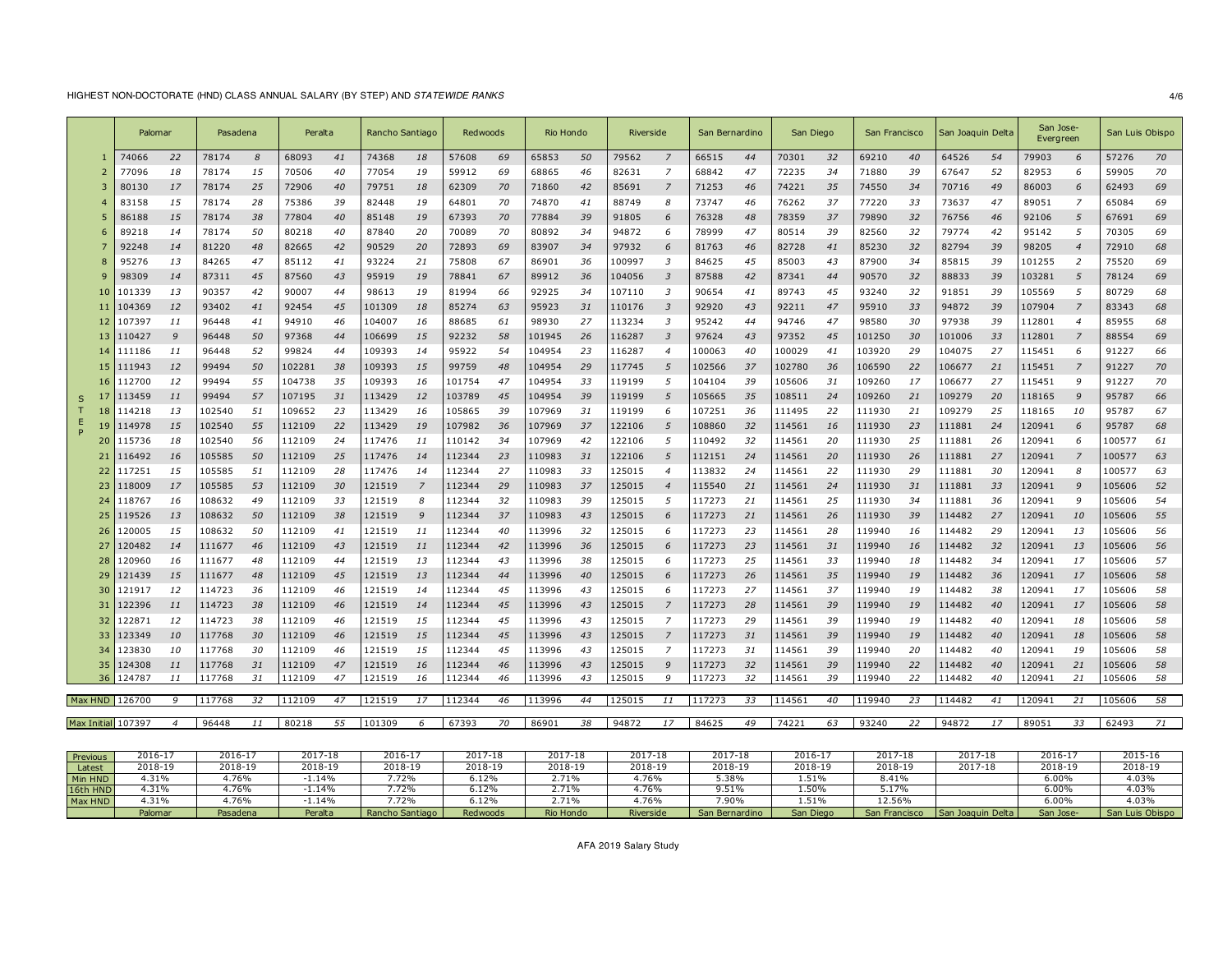# HIGHEST NON-DOCTORATE (HND) CLASS ANNUAL SALARY (BY STEP) AND *STATEWIDE RANKS* 5/6

|                   | San Mateo |                | Santa Barbara |    | Santa Clarita |     | Santa Monica |                  | Seguoias |                          | Shasta-Tehama-<br>Trinity |    | Sierra |    | Siskiyous |    | Solano |    | Sonoma |    | South Orange |                | Southwestern |    | <b>State Center</b> |    |
|-------------------|-----------|----------------|---------------|----|---------------|-----|--------------|------------------|----------|--------------------------|---------------------------|----|--------|----|-----------|----|--------|----|--------|----|--------------|----------------|--------------|----|---------------------|----|
|                   | 75540     | 14             | 67092         | 43 | 69713         | 35  | 76799        | 9                | 72799    | 27                       | 59060                     | 66 | 48259  | 73 | 61199     | 63 | 62635  | 58 | 74614  | 17 | 83100        | $\overline{3}$ | 64130        | 55 | 69447               | 38 |
|                   | 79056     | 10             | 71927         | 37 | 71927         | 37  | 79150        | 9                | 75110    | 26                       | 61737                     | 66 | 50672  | 73 | 63099     | 63 | 65140  | 58 | 77002  | 20 | 85618        | 5              | 66438        | 55 | 72322               | 32 |
|                   | 82512     | 8              | 74142         | 36 | 74142         | 36  | 81502        | 13               | 77688    | 26                       | 64411                     | 67 | 53206  | 73 | 65053     | 63 | 67746  | 59 | 79390  | 20 | 88136        | 5              | 68744        | 55 | 75193               | 30 |
|                   | 86016     | 9              | 76356         | 35 | 76356         | 35  | 91285        | $\overline{z}$   | 80268    | 25                       | 67087                     | 65 | 55866  | 73 | 67071     | 66 | 70456  | 58 | 81777  | 21 | 90654        | $\overline{4}$ | 71052        | 55 | 78063               | 29 |
|                   | 89496     | 9              | 78570         | 34 | 78570         | 34  | 93640        | 2                | 82969    | 25                       | 69761                     | 64 | 58659  | 73 | 69149     | 67 | 73274  | 57 | 84165  | 22 | 93172        | $\overline{4}$ | 73357        | 56 | 80935               | 28 |
| 6                 | 92988     | 7              | 80784         | 35 | 80784         | 35  | 95990        | 2                | 85427    | 24                       | 72438                     | 64 | 61592  | 73 | 71292     | 67 | 76205  | 56 | 86552  | 23 | 95691        | $\overline{3}$ | 75665        | 57 | 83782               | 28 |
|                   | 96492     | 8              | 82998         | 36 | 82998         | 36  | 98341        | $\overline{z}$   | 87641    | 24                       | 75112                     | 64 | 64672  | 73 | 73504     | 67 | 79253  | 55 | 88940  | 23 | 98209        | $\overline{3}$ | 77972        | 58 | 86684               | 27 |
|                   | 99984     | 8              | 87932         | 32 | 87932         | -32 | 100693       | 6                | 90342    | 25                       | 77788                     | 64 | 67905  | 73 | 75783     | 68 | 82423  | 55 | 91328  | 23 | 100727       | -5             | 80281        | 59 | 89556               | 27 |
|                   | 103476    | $\overline{4}$ | 90325         | 33 | 90325         | 33  | 103045       | $\overline{7}$   | 92921    | 25                       | 80464                     | 62 | 71301  | 73 | 78132     | 68 | 85720  | 52 | 93715  | 24 | 103245       | 6              | 82586        | 59 | 92433               | 26 |
| -10               | 103476    | 9              | 92852         | 35 | 92852         | 35  | 105396       | $\overline{z}$   | 94989    | 27                       | 83138                     | 62 | 74866  | 73 | 80554     | 69 | 89149  | 51 | 96103  | 22 | 105763       | $\overline{4}$ | 84894        | 60 | 95302               | 26 |
|                   | 106944    | 9              | 95406         | 36 | 95406         | 36  | 107748       | 8                | 97567    | 26                       | 85814                     | 62 | 78609  | 73 | 83050     | 70 | 92715  | 44 | 98491  | 23 | 108281       | $\overline{4}$ | 87201        | 60 | 98170               | 24 |
|                   | 106944    | 12             | 97981         | 35 | 97981         | 35  | 110100       | 8                | 100027   | 25                       | 88489                     | 63 | 82539  | 73 | 85626     | 71 | 96424  | 42 | 100878 | 24 | 110800       | 7              | 89508        | 60 | 101051              | 23 |
| 13                | 106944    | 14             | 100558        | 35 | 100558        | 35  | 112452       | 8                | 102605   | 25                       | 88489                     | 70 | 86666  | 72 | 88279     | 71 | 100281 | 37 | 103266 | 23 | 113318       | 6              | 91817        | 60 | 103917              | 21 |
| 14                | 111480    | 10             | 102496        | 34 | 102496        | 34  | 114803       | 8                | 105572   | 19                       | 88489                     | 72 | 91000  | 69 | 91016     | 68 | 100281 | 39 | 105653 | 18 | 115836       | -5             | 94121        | 58 | 103917              | 30 |
| 15                | 111480    | 13             | 103462        | 34 | 103462        | 34  | 117153       | 6                | 107763   | 19                       | 91143                     | 71 | 94640  | 62 | 93837     | 65 | 100281 | 47 | 108041 | 18 | 118354       | $\overline{4}$ | 96430        | 58 | 103917              | 33 |
|                   | 111480    | 14             | 105613        | 29 | 105613        | 29  | 119507       | 3                | 107763   | 24                       | 91143                     | 71 | 94640  | 67 | 96652     | 61 | 100281 | 52 | 110429 | 15 | 120872       | $\overline{2}$ | 98736        | 57 | 103917              | 41 |
| -17<br>S          | 111480    | 16             | 105613        | 36 | 105613        | 36  | 121860       | 3                | 107763   | 27                       | 91143                     | 72 | 94640  | 69 | 96652     | 63 | 100281 | 53 | 105295 | 38 | 123390       | $\overline{2}$ | 98736        | 59 | 106793              | 33 |
| 18                | 116160    | 12             | 105613        | 41 | 105613        | 41  | 124213       | 3                | 107763   | 32                       | 93877                     | 72 | 94640  | 69 | 96652     | 63 | 100281 | 57 | 105295 | 43 | 125908       | $\overline{2}$ | 98736        | 62 | 106793              | 37 |
|                   | 116160    | 13             | 108253        | 34 | 108253        | 34  | 124213       | $\overline{4}$   | 109845   | 28                       | 93877                     | 72 | 94640  | 70 | 96652     | 64 | 100281 | 60 | 105295 | 43 | 128427       | $\overline{2}$ | 102030       | 56 | 106793              | 41 |
|                   | 116160    | 17             | 108253        | 40 | 108253        | 40  | 124213       | 4                | 109845   | 35                       | 93877                     | 72 | 98425  | 66 | 96652     | 69 | 101781 | 58 | 114275 | 21 | 130945       | $\overline{2}$ | 102030       | 57 | 106793              | 45 |
|                   | 116160    | 18             | 108253        | 43 | 108253        | 43  | 124213       | $\boldsymbol{4}$ | 109845   | 36                       | 96694                     | 70 | 98425  | 66 | 96652     | 71 | 101781 | 60 | 105295 | 51 | 133463       | $\overline{2}$ | 102030       | 58 | 109663              | 37 |
| 22                | 116160    | 19             | 108253        | 47 | 110892        | -34 | 124213       | 5                | 109845   | 39                       | 96694                     | 70 | 98425  | 66 | 96652     | 71 | 101781 | 60 | 105295 | 54 | 135981       | $\overline{2}$ | 105381       | 53 | 109663              | 41 |
| 23                | 119688    | 11             | 110892        | 38 | 110892        | 38  | 124213       | 5                | 111926   | 32                       | 96694                     | 70 | 98425  | 68 | 96652     | 71 | 101781 | 61 | 105295 | 55 | 138499       | $\overline{2}$ | 105381       | 54 | 109663              | 42 |
| 24                | 119688    | 12             | 110892        | 40 | 110892        | 40  | 124213       | $\overline{z}$   | 111926   | 35                       | 99595                     | 68 | 102362 | 60 | 96652     | 71 | 101781 | 62 | 118120 | 20 | 138499       | $\overline{2}$ | 105381       | 55 | 109663              | 46 |
| 25                | 123288    | 8              | 110892        | 44 | 113533        | 33  | 124213       |                  | 111926   | 40                       | 99595                     | 68 | 102362 | 61 | 96652     | 71 | 103281 | 59 | 105295 | 56 | 138499       | $\overline{2}$ | 108784       | 48 | 112537              | 36 |
| 26                | 123288    | 9              | 113533        | 35 | 113533        | 35  | 124213       | 8                | 111926   | 42                       | 99595                     | 68 | 102362 | 63 | 96652     | 71 | 103281 | 61 | 105295 | 57 | 141017       | $\overline{2}$ | 108784       | 49 | 112537              | 39 |
| 27                | 123288    | 9              | 113533        | 38 | 113533        | 38  | 124213       | 8                | 114166   | 33                       | 102583                    | 63 | 102362 | 64 | 96652     | 72 | 103281 | 61 | 105295 | 57 | 141017       | $\overline{2}$ | 108784       | 50 | 112537              | 41 |
| 28                | 123288    | 9              | 113533        | 40 | 116173        | 31  | 124213       | 8                | 114166   | 35                       | 102583                    | 63 | 102362 | 64 | 96652     | 72 | 103281 | 61 | 121966 | 11 | 141017       | 2              | 108784       | 51 | 112537              | 42 |
| 29                | 123288    | 9              | 116173        | 31 | 116173        | 31  | 124213       | 8                | 114166   | 37                       | 102583                    | 63 | 102362 | 64 | 96652     | 72 | 103281 | 61 | 121966 | 11 | 141017       | $\overline{2}$ | 108784       | 51 | 112537              | 43 |
| 30                | 123288    | 9              | 116173        | 31 | 116173        | 31  | 124213       | 8                | 114166   | 40                       | 102583                    | 63 | 102362 | 64 | 96652     | 72 | 104781 | 60 | 121966 | 11 | 141017       | $\overline{2}$ | 108784       | 51 | 115404              | 35 |
| 31                | 123288    | 10             | 116173        | 33 | 118813        | 26  | 124213       | 9                | 117190   | 29                       | 102583                    | 63 | 102362 | 64 | 96652     | 72 | 104781 | 61 | 121966 | 12 | 141017       | $\overline{2}$ | 108784       | 51 | 115404              | 37 |
| 32                | 123288    | 10             | 118813        | 26 | 118813        | 26  | 124213       | 9                | 117190   | 30                       | 102583                    | 63 | 102362 | 64 | 96652     | 72 | 104781 | 61 | 121966 | 13 | 141017       | 2              | 108784       | 52 | 115404              | 37 |
| 33                | 123288    | 11             | 118813        | 26 | 118813        | 26  | 124213       | 9                | 117190   | 32                       | 102583                    | 63 | 102362 | 64 | 96652     | 72 | 104781 | 61 | 121966 | 13 | 141017       | $\overline{2}$ | 108784       | 52 | 115404              | 38 |
| 34                | 123288    | 11             | 118813        | 27 | 121454        | 16  | 124213       | $\mathsf{Q}$     | 117190   | 32                       | 102583                    | 63 | 102362 | 64 | 96652     | 72 | 104781 | 61 | 121966 | 13 | 141017       | 2              | 108784       | 52 | 115404              | 38 |
| 35                | 123288    | 13             | 121454        | 17 | 121454        | 17  | 124213       | 12               | 134769   | $\overline{4}$           | 102583                    | 63 | 102362 | 64 | 96652     | 72 | 104781 | 61 | 121966 | 14 | 141017       | $\overline{2}$ | 108784       | 52 | 115404              | 38 |
| 36                | 123288    | 13             | 121454        | 17 | 121454        | 17  | 124213       | 12               | 134769   | $\overline{\mathcal{A}}$ | 102583                    | 63 | 102362 | 64 | 96652     | 72 | 104781 | 61 | 121966 | 14 | 141017       | $\overline{3}$ | 108784       | 52 | 115404              | 38 |
|                   |           |                |               |    |               |     |              |                  |          |                          |                           |    |        |    |           |    |        |    |        |    |              |                |              |    |                     |    |
| Max HND 123288    |           | 14             | 121454        | 18 | 128244        |     | 124213       | 13               | 134769   | $\overline{4}$           | 102583                    | 63 | 102362 | 64 | 96652     | 72 | 104781 | 61 | 121966 | 15 | 141017       | 3              | 108784       | 52 | 115404              | 39 |
| Max Initial 89496 |           | 28             | 95406         | 15 | 92988         | 24  | 124213       |                  | 85427    | 45                       | 85814                     | 41 | 55866  | 73 | 61592     | 72 | 89149  | 32 | 91328  | 25 | 95691        | 14             | 75665        | 61 | 83782               | 51 |
|                   |           |                |               |    |               |     |              |                  |          |                          |                           |    |        |    |           |    |        |    |        |    |              |                |              |    |                     |    |

| Previous | $2017 - 18$ | דו הר<br>$\sim$<br>2017-18 | $2017 - 18$   | 2017-18      | $2017 - 18$ | 2017-18        | 2017-18 | 2014-15          | 2017-18 | 2017-18       | 2017-18      | 2017-18       | 2015-16             |
|----------|-------------|----------------------------|---------------|--------------|-------------|----------------|---------|------------------|---------|---------------|--------------|---------------|---------------------|
| Latest   | 2018-19     | 2018-19                    | 2017-18       | 2018-19      | 2018-19     | 2018-19        | 2017-18 | $2016 - 1$       | 2018-19 | 2018-19       | 2017-18      | 2017-18       | 2018-19             |
| Min HND  | 1.02%       | $0.00\%$                   |               | 13.96%       | 3.07%       | $0.00\%$       |         | 3.10%            | 8.07%   | 2.21%         |              |               | 3.00%               |
| 16th HND | 1.02%       | $0.00\%$                   |               | 8.54%        | 1.16%       | 0.00%          |         | 3.00%            | 12.49%  | 4.88%         |              |               | 3.00%               |
| Max HND  | 4.02%       | $7.00\%$                   |               | $0.00\%$     | 4.62%       | 0.00%          |         | $0.00\%$         | 8.19%   | $-53%$        |              |               | 3.00%               |
|          | San Mateo   | Santa Barbara              | Santa Clarita | Santa Monica | Seguoias    | Shasta-Tehama- | Sierra  | <b>Siskiyous</b> | Solano  | <b>Sonoma</b> | South Orange | South-western | <b>State Center</b> |